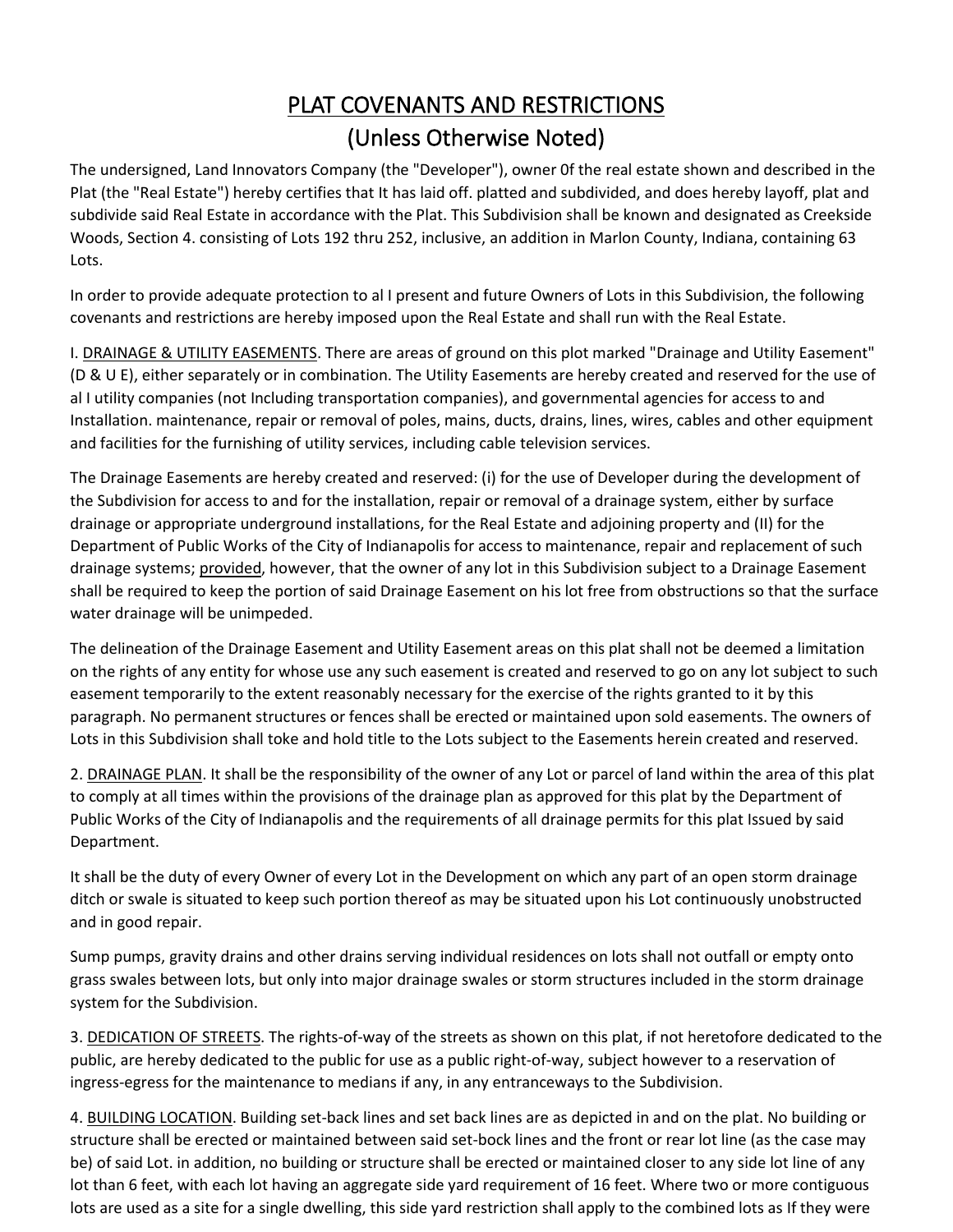a single lot. Whenever a dimension is referred to or referenced in this item it is strictly for convenience and information and in no Instance is to be or be construed as a plot covenant and or restriction.

5. MINIMUM LIVING AREA. No residence constructed on a lot herein shall have less than 1200 feet of finished and livable floor area in aggregate for a one story residence or less than 1200 feet in the aggregate for a multifloor residence, exclusive of open porches and garages. A minimum square foot of 800 square feet for the ground level shall be required for a multi-floor residence so as to conform to the Dwelling District Ordinance of Marron County.

6. TWO CAR GARAGES. AI I residences are required to have a garage which will accommodate two (2) automobiles.

7. HARD SURFACE DRIVEWAY. Each driveway in this Subdivision shall be of concrete or asphalt material with no additional parking permitted on Lot other than the existing driveway.

8. TEMPORARY RESIDENCES PROHIBITED / LIMITATION ON VEHICLES. No trailer, shack, tent, boat, basement, garage or other outbuilding may be used at any time as a residence, temporary or permanent; nor may any structure of a temporary character be used as a residence, except that used by a builder during the construction of a residential building on the property, which temporary construction structures shall be promptly removed upon completion of construction of the building.

No inoperative or unlicensed vehicle shall be parked on or repaired on any lot or on the driveway thereof. No camper, trailer, mobile home, boat, truck or school bus may be parked in the Development unless such vehicle is kept in the garage, except for personal automobiles, vans and pick-up trucks.

9. RESIDENTIAL USE ONLY. All Lots in this Subdivision shall be used solely for residential purposes except for residences used as model homes during the sale and development of this Subdivision. No business buildings shall be erected on said Lots, and no business may be conducted on any part thereof, other than the home occupations permitted in the Dwelling Districts Zoning Ordinance of Marlon County, Indiana. No residence shall be erected, altered, placed or permitted to remain on any Lot herein, other than one detached single-family residence not to exceed two and one-half stories in height and permanently attached residential accessory building. Any attached garage, tool shed. storage building or any other attached building erected or used as an accessory to a residence shall be of a permanent type of construction and shall conform to the general architecture and appearance of such· residence. Detached garages, tool sheds or storage buildings may not be erected on any Lot.

10. LIMITATIONS RE: TRASH. No Lot shall be used or maintained as a dumping ground for rubbish, trash or garbage. Other waste must be kept in sanitary containers. All incinerators or other equipment for thee storage or disposal of such materials shall be kept in a clean and sanitary condition.

11. ARCHITECTURAL DESIGN AND ENVIRONMENTAL CONTROL. No improvement, alterations, repairs, excavation, changes in grade or other work which in any way alters the exterior of any Lot or the improvement located thereon are reviewed and regulated by The Architectural Review Board whose purposes, composition and procedures are set out in a Declaration of Covenants and Restrictions recorded in the Marion County Recorder's Office as Instrument  $N^0$  89-86320 all terms and conditions of which are incorporated herein by reference.

12. FENCE LIMITATION. No fence, wall, hedge or shrub planting which obstructs sight lines at elevations between two (2) and six (6) feet above the street, shall be placed or permitted to remain on any corner Lot within the triangular area formed by the street property lines and a line connecting points twenty-five (25) feet from the intersection of said street lines, or in the case of a rounded property corner, from the Intersect Ion of the street lines extended. The same sight line limitations shall apply to any Lot within ten (10) feet from the intersection of a street line with the edge of a driveway pavement. No tree shall be permitted to remain within such distances of such intersections unless the foliage line is maintained at sufficient height to prevent obstruction of the sight line.

13. SIGN LIMITATIONS. No sign of any kind shall be displayed to the public view on any Lot, without the specific approval of the Board, except that one sign of not more than six (6) square feet may be displayed at any time for the purpose of advertising the property for sale or rent, except Developer and Builders may use larger signs but only during the sale and development of this Subdivision.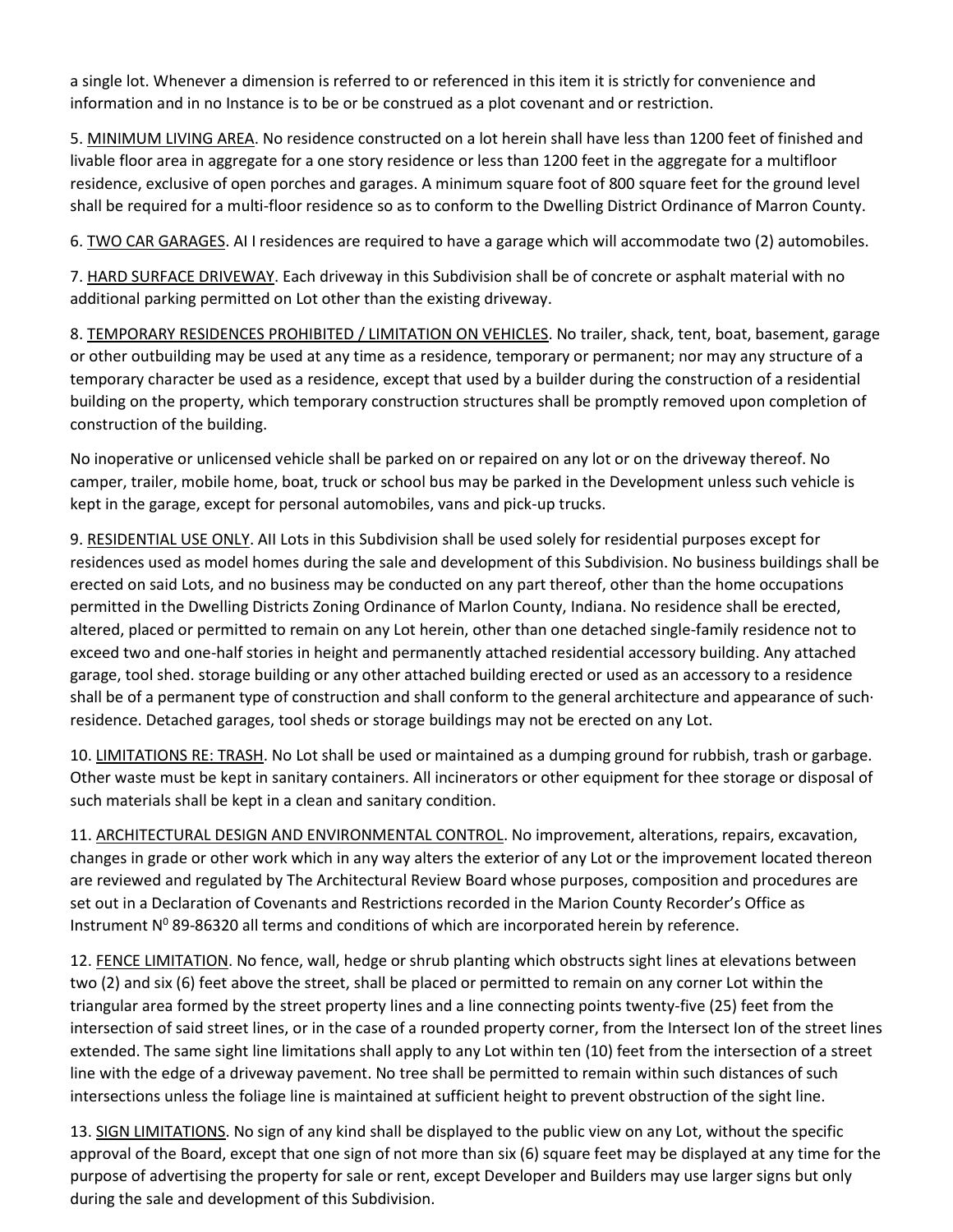14. PERMITTED ANIMALS / NUISANCES. No animals. livestock or poultry of any kind shall be raised, bred or kept on any Lot. except that dogs. cots or other household pets may be kept, provided they are not kept, bred or maintained for any commercial purposes. Any animal so kept shall not be permitted to roam at large within the Subdivision, and shall be confined to the owner's premises.

No noxious or offensive trade shall be permitted on any Lot or elsewhere within this Subdivision nor shall anything be done which may become a nuisance or annoyance to the neighborhood. No refuse will be maintained on any lot. Garbage and trash shall be kept in approved containers which are not visible from the street, except on collection day.

15. ENTRANCEWAYS - PRO RATA MAINTENANCE OBLIGATION. The areas designated on the plat at the entranceways to the entire subdivision known as Creekside Woods I as landscaped easements or landscape and utility easements shall be maintained as respects the landscape and entrance wall by the title owner of the lot upon which same exists, provided however, if the property owners within all of the section of the subdivision create a home owners organization to which at least thirty percent (30%) of the lot owners in the subdivision belong then, and in that even, the maintenance responsibility herein mentioned shall instead be that of the homeowners organization. Whoever has the maintenance responsibility herein detailed shall have the right to contribution to the extend of money so expended from each lot owner on an equal prorateable basis for all lots in all of the section of this subdivision.

Each lot owner's obligation shall mature thirty (30) days after date of receipt of notice of his obligation and shall draw interest at twelve percent (12%) after the obligation matures with reasonable attorney fees if such services are required to secure payment.

16. RETENTION LAKE(S) -USE AND MAINTENANCE OBLIGATION. There are one or more separate bodies of water within this or other Sections of the Creekside Woods Subdivision which serve as retention or drainage areas and outlets for surface water which are designated on plats presently recorded or to be recorded as "Retention Lake" (hereinafter called "Lake"). One such "Lake" also serves as a retention or drainage area and outlet for surface water from several sections, presently platted or to be platted, of a Subdivision to be known as Grassy Creek with lots of said Grassy Creek and lots of Creekside Woods abutting this described "Lake" (hereinafter referred to as "Common Lake").

All Lot owners who abut a given "Lake", Including the "Common Lake", by accepting a Deed to sold Lot assume the responsibility of maintaining said "Lake" on an equal pro rata bas is based on the total number of Lots that abut the Lake unless stated otherwise herein. This maintenance obligation shall commence when a given Lake is accepted and/or approved by the Department of Public Works of Marlon County and with the termination of the 3 year maintenance bond as called for under the Marlon County Subdivision Ordinance. Said Lot owners shall have the right to use the Lake they abut for fishing so long as it is done solely from the Lot owner's land bank. None of the owners herein described, relative to the Lake applicable to them, shall have the right to use such Lake for any other purpose including, but not limited, wading, boating swimming or fishing from within the "Lake".

In the event a Homeowner's organization is created for the Creekside Woods Subdivision which mandates membership therein such organization shall solely determine the timing and nature of the maintenance obligation of the Lot owners around "Common Lake". The allocations of cost for such obligation shall be on an equal pro rata basis to the Lot owners who abut and surround the "Common Lake" with the exception that the aggregate of such cost assigned to the Lot owners whose Lots in Grassy Creek surround "Common Lake" shall become a common expense of such Homeowner's organization and therefore a financial obligation of such organization. The rights to use of "Common Lake" shall not inure to such organization or its members (other than those who abut "Common Lake") as a result of this provision.

17. LIMITATION ON TIME TO BUILD. Any party other than the Developer who secures title to a Lot in this Subdivision agrees to complete construction of any residence on or before one (1) year from the date construction commences on sold Lot. Failure to honor this condition/restriction shall establish an Option to Purchase said Lot and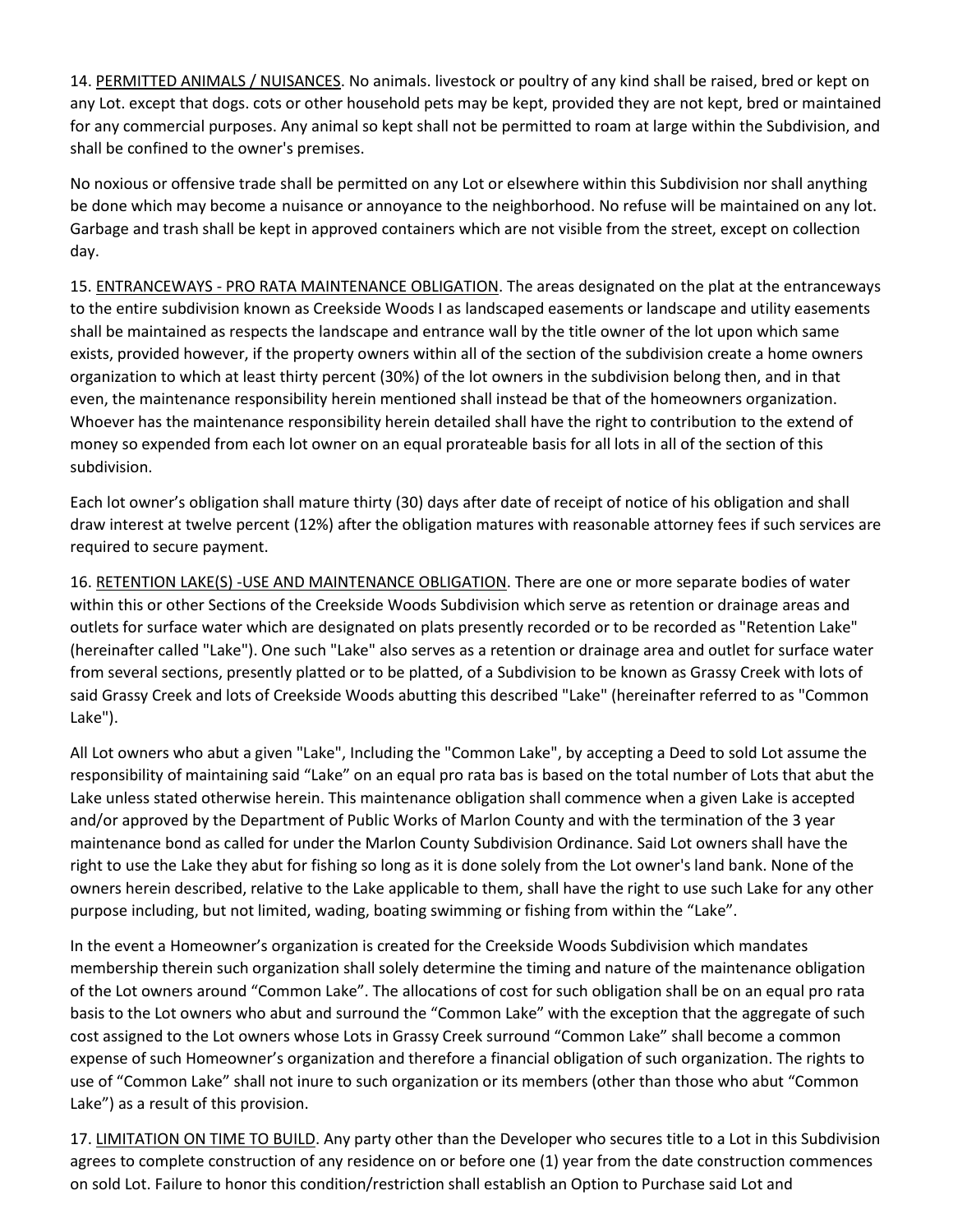Improvements thereon for cash at an appraised price as hereinafter detailed exercisable by written notice from the Developer to the owners of sold Lot within sixty (60) days of the expiration of the aforesaid one (1) year period.

The appraised price shall be agreed upon within ten (10) days of the Lot owner's receipt of the above written notice and if that is not possible the Lot owner and the Developer agree to submit the question of appraised value to appraisement and be bound by same as follows:

- (a) Each party shall select an appraiser and the two appraisers shall select a third. and this third appraiser shall proceed to determine the value of the lot and improvements. Both parties agree to name their respective appraiser within fifteen (15) days of the date of the aforesaid written notice.
- (b) The appraisement shall be made within twenty-five (25) days of the date of the aforesaid written notice and the appraiser shall make h is report in writing and furnish a copy thereof to each of the parties within five (5) days thereafter.
- (c) Each party shall pay one-half (1/2) of the cast of this appraiser and shall be conclusively bound by the appraisers' determination.
- 18. FUEL STORAGE TANKS LIMITATIONS all fuel storage tanks on any lot must be buried below ground.

19. ANTENNA LIMITATIONS / SATELLITE DISHES PROHIBITED. All Exposed antennas shall require approval by the Architectural Control Committee. Height shall not excel five (5) feet above roof peak. No visible satellite receiver dishes or apparatus shall be allowed on any lot.

20. ABOVE GROUND POOLS PROHIBITED. Only in-ground pools will be permitted.

21. DURATION OF COVENANTS. These covenants and restrictions shall run with the land and shall be binding upon all persons or entities from time to time having any right, title or interest in the Real Estate, or any part thereof, and on all persons or entities claiming under them, until twenty (20) years after the date of recording hereof, in the last fifteen (15) years thereof seventy percent (70%) of the lot owners may amend these covenants in whole or in part. After said twenty (20) years said covenants and restrictions shall be automatically extended for successive periods of ten (10) years each, unless prior to the commencement of any such extension period, by a vote of a majority of the then owners of the lots in the Subdivision it is agreed that said covenants and restrictions shall terminate in whole or in part; provided, however, that no termination of said covenants and restrictions shall affect any easement hereby created and reserved unless all person entitled to the beneficial use of such easement shall consent thereto. Any such amendment or termination shall be evidenced by a written instrument, signed and acknowledge by the lot owner or owners concurring therein, which instrument shall set forth facts sufficient to indicate compliance with this paragraph and shall be recorded in the office of the Recorder of Marion County, Indiana.

22. ENFORCEMENT. Violation or threatened violation of these covenants and restrictions shall be grounds for an action by Developer, any person or entity having any right, title or Interest in the Real Estate (or any part thereof), or any person or entity having any right, title or interest in a Lot in the Subdivision and all persons or entities claiming under them, against the person or entity violating or threatening to violate any such covenants or restrictions. Available relief in any such action shall include recovery of damages or other sums due for such violation, Injunctive relief against any such violation or threatened violation, declaratory relief, and the recovery of costs and attorneys' fees incurred by any party successfully enforcing these covenants and restrictions; provided, however, that the Developer shall not be liable for damages of any kind to any person for failing to enforce or carry out such covenants or restrictions.

23. SEVERABILITY. Every one of the Restrictions is hereby declared to be Independent of. and severable from, the rest of the Restrictions and of and from every other one of the Restrictions, and of and from every combination of the Restrictions.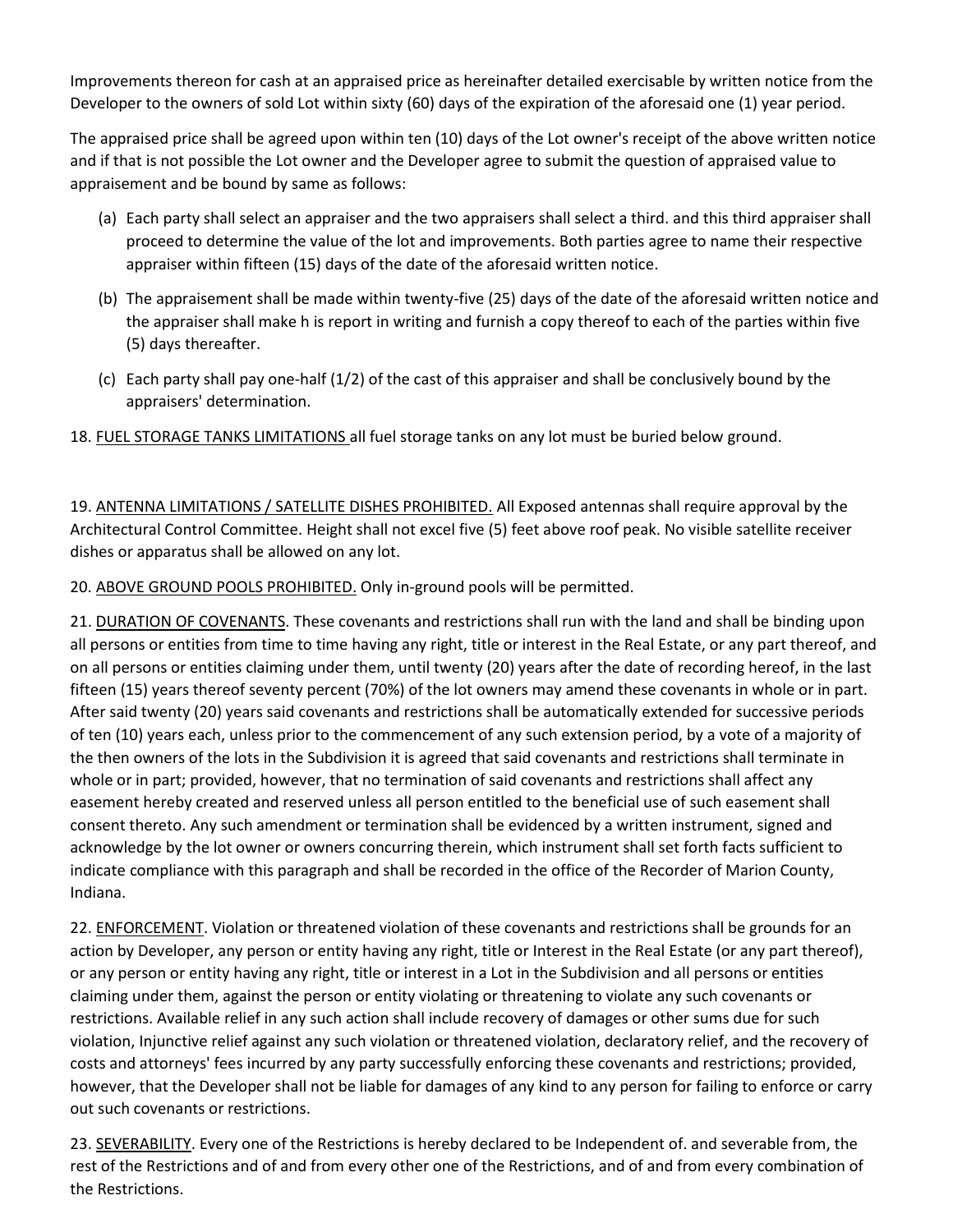24. METROPOLITAN DEVELOPMENT COMMISSION. The Metropolitan Development Commission, its successors and assigns, shall have no right, power or authority to enforce any covenants, commitments, restrictions or other limitations contained in this plat other than those covenants, commitments, restrictions or limitations that expressly run in favor of the Metropolitan Development Commission; provided further, that nothing herein shall be construed to prevent the Metropolitan Development Commission from enforcing any provisions of the Subdivision control ordinance, 58-AO-3, as amended, or any conditions attached to approval of this plat by the Plat Committee.

27. SUBJECT TO DECLARATION. Also, each lot and owners of-lots in this plat shall be subject to the DECLARATION OF COVENANTS, CONDITIONS AND RESTRICTIONS OF THE

CREEKSIDE WOODS PROPERTY OWNERSHIP recorded as Instrument N°89-86320 in the Office of the Recorder of Marion County, Indiana. If a conflict exists between the covenants contained in this plat and those of the DECLARATION, the covenants in the DECLARATION shall prevail.